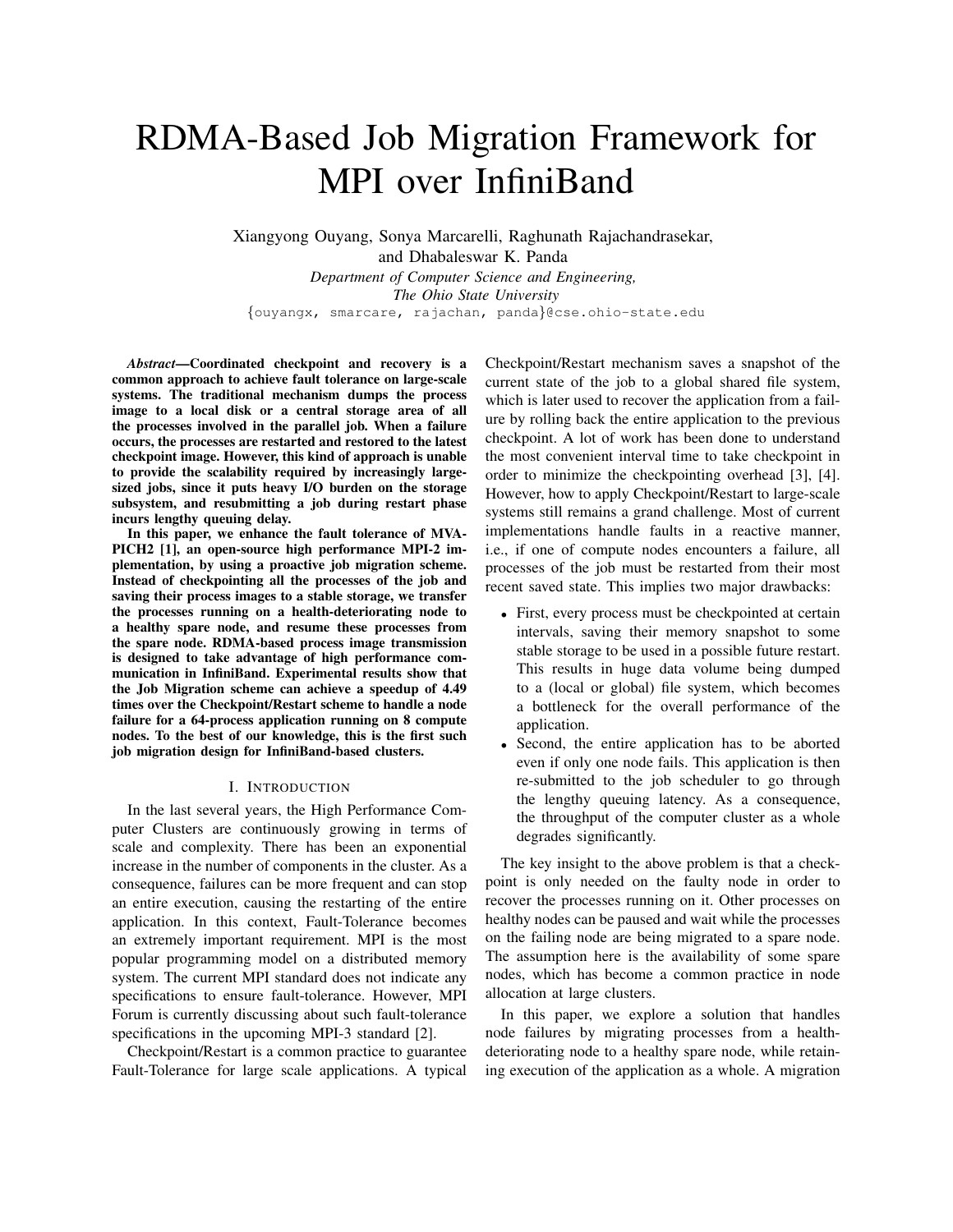can be triggered by an abnormal event of system health status such as reported by IPMI [5] or other failure prediction models [6], [7]. Our design also enables direct user intervention to trigger a migration, such as for loadbalancing or system maintenance purposes.

Once a migration is triggered, coordinated actions are taken by all processes to reach a consistent global state. After arriving at such a state, processes at the failing node are migrated to a spare node, while processes at healthy nodes are blocked and wait for the migration to complete. Once the processes are restarted at the spare node, all processes synchronize to resume execution. In order to reduce the overhead to move large process images during migration, we have designed a RDMAbased process migration approach that takes advantage of InfiniBand [8], a high performance communication interconnect.

Similar studies exist, such as a proactive process-level live migration mechanism proposed by Wang et. al. [9], [10] for LAM/MPI over on TCP/IP. Unlike their work, our design is optimized for InfiniBand architecture, which puts different requirements and constraints on process migration. The authors in [11], [12] explore the Virtual Machine migration as an alternative to processlevel migration. However one inherent limitation of such a strategy is the in-distinguished transfer of entire virtual machine memory. On the contrary, process migration strategies, presented in this paper and in [9], [10], only transfer the memory content actually used by the processes.

Including the aforementioned strategies, we have implemented a transparent and automatic Job Migration Framework for MVAPICH2, a high performance implementation of MPI-2. Experiments show that our RDMAbased Job Migration strategy causes only marginal (3.9% to 6.7%) overhead on the total execution duration for 64 process applications running on 8 compute nodes. Our approach significantly reduces the amount of data that need to be dumped by a Checkpoint/Restart strategy, so as to relieve the I/O bottleneck. Compared to the traditional Checkpoint/Restart strategy, our approach reduces the time to handle a node failure from 28.3 seconds to 6.3 seconds, a speed up of 4.49 times.

Provided the capability to detect/predict a subset of imminent failures by current techniques [5]–[7], our approach can cope with them by proactively migrating processes away from those affected nodes. As a result, our approach has the potential to benefit the existing Checkpoint/Restart strategy by prolonging the interval between full job-wide checkpoints. We plan to explore along this direction in our future studies.

In a brief summary, our contribution in this paper is as follows:

- We have designed and implemented a Job-Migration based Fault Tolerance Framework for MVAPICH2 as a complement to the existing Checkpoint/Restart Framework [13]–[16]. With this framework, the MPI job remains alive while the processes on the involved nodes are being migrated, and a complete dump of the entire job is avoided.
- We have designed a RDMA-based process migration strategy, which significantly reduces the overhead to migrate process images from the failing node to the spare node. This strategy checkpoints processes on a failing node using BLCR [17], aggregates the memory snapshots from multiple processes, and transfers them on-the-fly to a spare node using RDMA, where the processes are restarted.
- We have adopted FTB (Fault Tolerance Backplane) [18], [19] into this Job Migration Framework as a communication infrastructure for all the components to exchange fault-related messages during a migration. As can be seen in later sections, FTB proves to be very useful in such a scenario.
- We have conducted comprehensive performance evaluation of the proposed design with a state-ofthe-art InfiniBand cluster.

The paper is organized as follows. In section II, we give a background about the key components involved in our design. Then in section III, we introduce our Design and Implementation. In section IV, we present our experiments and evaluation. Related work is discussed in Section V, and in section VI, we discuss the conclusion and future work.

### II. BACKGROUND

# *A. InfiniBand and MVAPICH2*

InfiniBand is an open standard of high speed interconnect, which provides send/receive semantics, and memory-based semantics called Remote Direct Memory Access (RDMA) [8]. RDMA operations allow a node to directly access a remote node's memory contents without using the CPU at the remote side. These operations are transparent at the remote end since they do not involve the remote CPU in the communication. InfiniBand empowers many of today's Top500 Super Computers [20].

MVAPICH2 [1] is an open source MPI-2 implementation using InfiniBand, iWARP and other RDMA-enabled interconnect networking technologies. MVAPICH2 is being used by more than 1,185 organizations world-wide. MVAPICH2 supports application initiated and system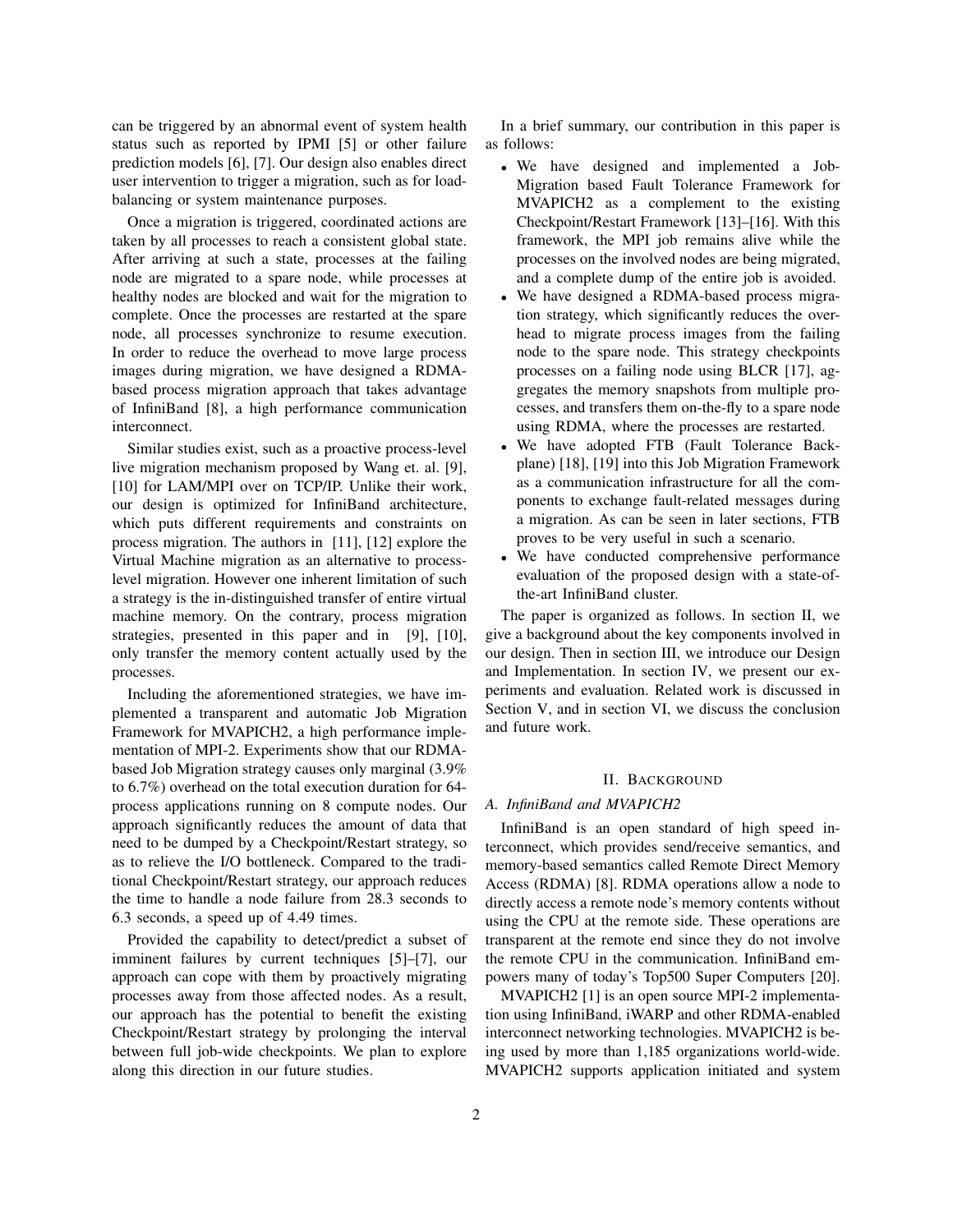initiated coordinated Checkpoint and Restart (CR) [13], [14] using the BLCR Library for Checkpoint/Restart [17], [21]. During a CR cycle, MVAPICH2 drains the communication channels of all pending messages, uses the BLCR Library to independently request the checkpoint of every process that is part of the MPI job, and re-establishes the communication endpoints on every process during restart. After the checkpoint is taken the application continues its execution.

# *B. CIFTS and FTB*

The Coordinated Infrastructure for Fault Tolerant Systems (CIFTS) [18], [19] is an asynchronous messaging backplane that provides an environment and infrastructure for sharing fault-related information. The FTB (Fault Tolerance Backplane) is the backbone of this CIFTS environment. Its physical infrastructure is based on a distributed architecture with a set of distributed daemons, named FTB agents. These agents connect to each other to form a fault-tolerant and self-healing tree-based topology. If an agent loses connectivity during its lifetime, it can reconnect itself to a new parent in the topology tree.

The FTB Software Stack consists of three layers: the Client Layer, the Manager Layer, and the Network Layer. The Client Layer comprises a set of APIs that the clients use to interact with each other and to connect to the FTB framework. Once connected, a client can publish/receive fault-related messages to be communicated throughout the FTB system. The Manager Layer handles the bookkeeping and decision making logic. It handles the client subscriptions, subscription mechanisms and event notification criteria. It's also responsible for event matching and routing events across to other FTB Agents. The Network Layer deals with the sending and receiving of data. The Network Layer is transparent to the upper layers and is designed to support multiple communication protocols such as TCP/IP and shared-memory communication.

## *C. Berkeley Lab Checkpoint/Restart (BLCR)*

Berkeley Lab Checkpoint/Restart (BLCR) [21] allows programs running on Linux systems to be checkpointed by writing the process image to a file and then later to be restarted from the saved process image file. BLCR by itself can only checkpoint/restart processes on a single node. But it provides callbacks to be extended by applications, so that a parallel application can also be checkpointed.



Fig. 1. Job Migration Framework for MVAPICH2

#### III. DESIGN AND IMPLEMENTATION

The architecture of the proposed Job Migration framework for MVAPICH2 is illustrated in Figure 1. An FTB agent is deployed in each node to connect with other agents to form the communication framework (FTB backplane). Aided with this backplane, fault-tolerance related messages are delivered throughout the framework. A Migration Trigger fires events that initiate a migration, either upon a user request, or at the detection of system abnormal status by some health monitoring component, such as IPMI [5]. In our design, MVAPICH2 has three principal components (dark boxes in Figure 1) that subscribe to the FTB-agent to publish/receive messages.

- *Job Manager.* During the startup, the Job Manager launches the Node Launch Agents (NLA) on the primary compute nodes as well as on the spare nodes. During a migration, the Job Manager acts as a coordinator to orchestrate the actions of other components in the framework.
- *Node Launch Agent (NLA).* NLA combines with Job Manager to form a hierarchical scalable job launch architecture [22]. It is responsible for starting/terminating the application processes at local node. We have extended NLA to support restarting migrated processes on a spare node as necessary.
- *Checkpoint/Restart (C/R) Thread within each MPI Process.* MVAPICH2 library provides a Checkpoint/Restart (C/R) thread for each MPI process. By calling BLCR [17], the C/R thread takes the responsibility to checkpoint a MPI process at migration source node, and restart the process at the target node.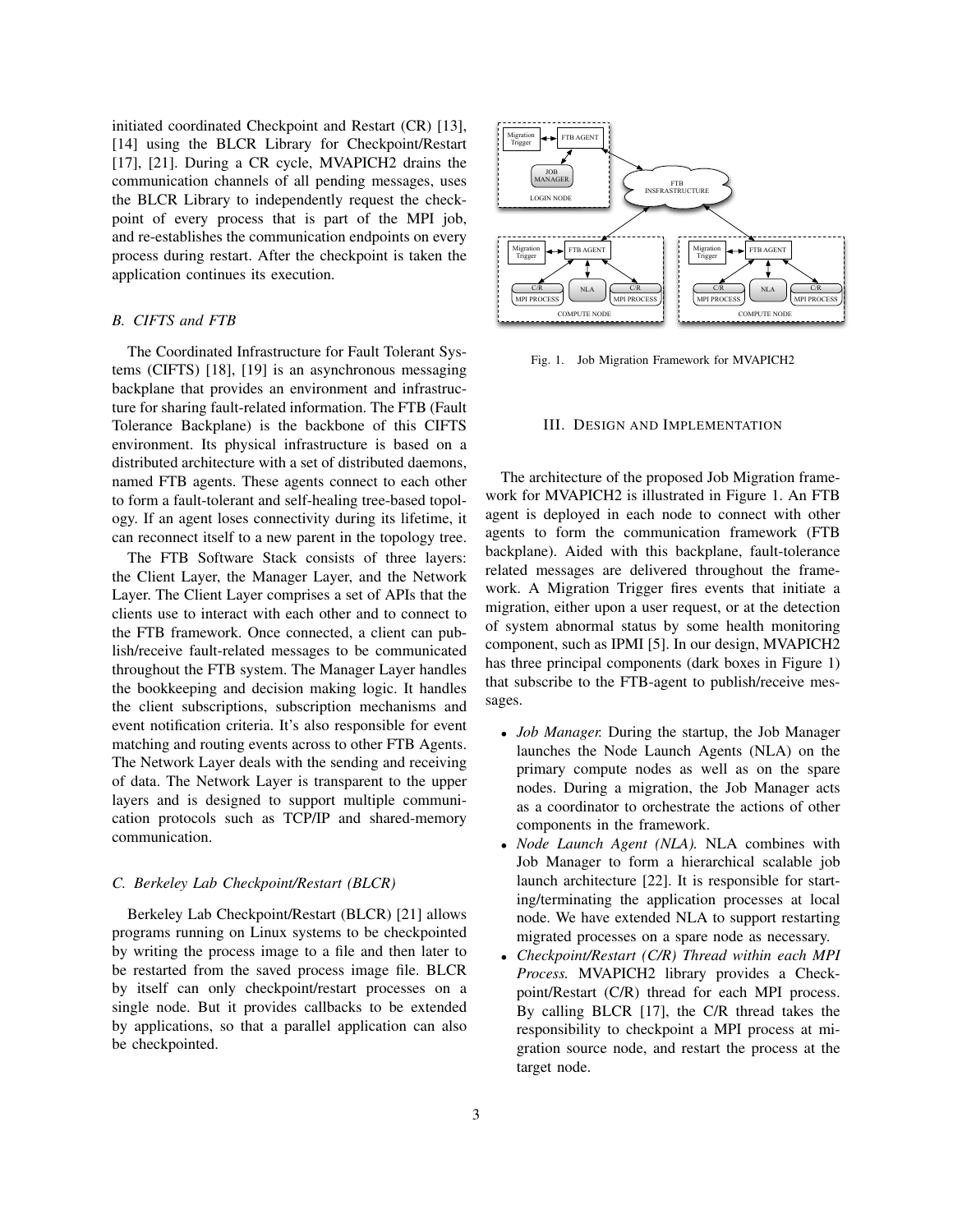

Fig. 2. Sequence Diagram of Process Migration

# *A. Proposed Job Migration Procedure in MVAPICH2*

A migration can be triggered either by a user request, or by a health-deteriorating event reported by a healthmonitoring component. Figure 2 depicts the interactions between different components during a migration. The migration cycle can be divided into four phases.

Phase 1: Job Stall. At the startup time, the Job Manager is supplied with a list of spare nodes in addition to the primary compute nodes required to run a parallel job. During the startup phase, the Job Manager launches the Node Launch Agents (NLA) on the spare nodes in addition to the primary host nodes, and it subscribes to FTB backplane for all fault tolerance related messages. The NLAs on all the primary nodes are in the "MI-GRATION READY" state, while those on the Hot Spare Nodes are in the "MIGRATION\_SPARE" state.

Once a migration is triggered, the Job Manager determines the migration source and the target nodes and initiates process migration by publishing an "FTB MIGRATE" message including the names of these nodes. This message is received by all the NLAs and all MPI Processes. On receiving this message, all MPI processes suspend their MPI communication activities, drain all inflight MPI messages, and tear down their communication end-points. This step is necessary for all MPI processes to achieve a consistent global state in order to checkpoint individual MPI processes, due to the characteristics native to InfiniBand network.

- First, InfiniBand provides its high performance communication via an OS-bypass user-level protocol. The OS is skipped in the actual communication and does not own complete knowledge of ongoing network activities. Therefore it becomes very difficult for the OS to directly stop network activities without losing global consistency.
- Second, unlike regular TCP/IP which stores its

communication context within kernel memory, the network connection context for many InfiniBand implementations is only available in network adaptor cache. Therefore network connection context has to be released before checkpoint, and rebuilt afterwards.

• Third, some InfiniBand network connection context is even cached on remote nodes, such as RDMA remote key, in order to achieve high performance. These cached resources must be released before checkpoint. Otherwise potential inconsistency will be introduced since these keys become invalid when network connection context is rebuilt at restart.

Phase 2: Job Migration. By the end of Phase 1, all processes have suspended their MPI communication activities and released their communication channels. At this instant, they have reached a consistent global state, and Phase 2 begins. The MPI processes not on the migration source node enter a migration barrier and remain stalled. Meanwhile, the processes running on the migration source node are checkpointed using BLCR [21], and their process images are migrated to the target node. We have implemented a RDMA-based process migration strategy with extensions to BLCR library. Our strategy takes the advantages of InfiniBand network to achieve a low-overhead and low-latency process migration. This strategy is elaborated in Section III-B. Once all the process states have been migrated to the target node, the NLA on the source node propagates a "FTB MIGRATE PIIC" message marking the end of Phase 2. After that, the NLA on source node transits to the "MIGRATION INACTIVE" state, which indicates that the NLA's node is no longer active.

Phase 3: Restart on Spare Node. On receiving the "FTB MIGRATE PIIC" message, the Job Man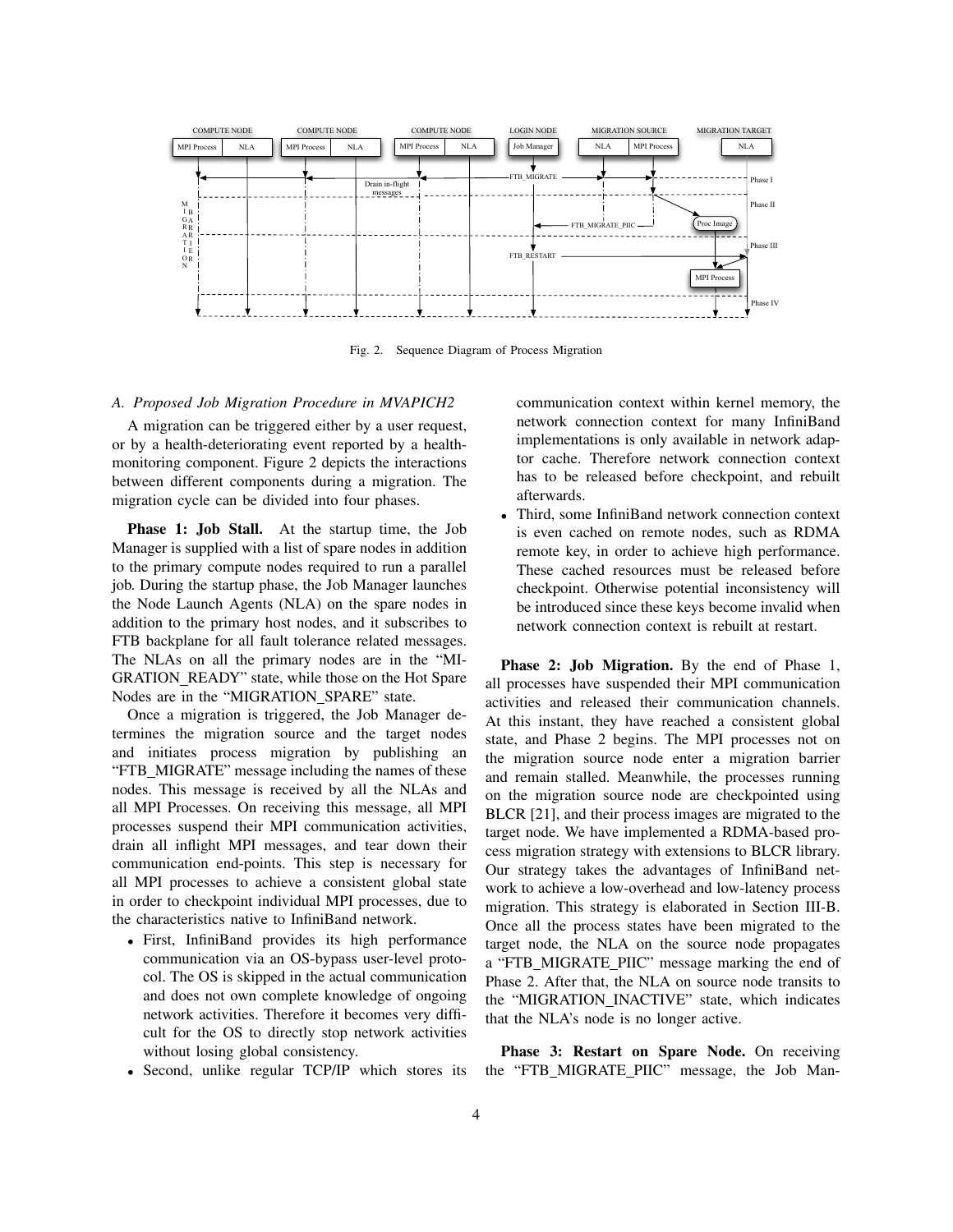ager adjusts the mpispawn tree structure to accommodate the topology changes caused by migrating some MPI\_processes to the new node. It then broadcasts a "FTB RESTART" message, with the payload containing the target hostname and list of process ranks that have been migrated to the target node.

When the "FTB RESTART" message arrives at the target node, its Node Launch Agent extracts the MPI process rank information from the payload, and restarts these MPI processes from the checkpoint images which have been migrated to the target node in Phase 2. After that, the NLA on the Migration Target node changes its status from "MIGRATION\_SPARE" to "MIGRA-TION READY", to indicate that it is now active.

Phase 4: Resume. Once the MPI processes have been restarted on the target node, they enter the migration barrier. At this point, all MPI processes are in the migration barrier. As a result, all the processes are now synchronized and are free to exit the migration barrier. Once out of the migration barrier, all the processes reestablish their communication end-points and resume their MPI communication activity. The Job Migration cycle is now complete and is ready for the next cycle.

## *B. RDMA-based Process Migration*

At Phase 2, we migrate process images from the source node to the target node. The process images are acquired by using BLCR library to checkpoint individual process on the source node. In a naive strategy, process migration can be implemented by using BLCR to checkpoint a process to a local file, copying the file to the target node, and restarting the process from the checkpoint file. However, this approach incurs significant overhead to store the memory snapshot of a process image to a file and move this file to target node. Although the checkpoint files can be stored to a global file system, the file system related data copy overhead is not mitigated. When multiple processes on the same node are checkpointed, the conflicts between concurrent write streams can cause severe performance degradation on the global file system, as is demonstrated in [23]. Additionally, storing checkpoint data to a global file system has the drawback to interfere with other applications sharing the same file system.

The Process Live Migration mechanism [9] is able to copy memory snapshot of a process to another node with no involvement of file system overhead. This mechanism is implemented in TCP/IP network where BLCR treats a TCP socket as a file descriptor for output/input at the source/target node, therefore it is subject to the heavy memory-copy overhead through the TCP/IP protocol

stack. Although InfiniBand provides a socket abstraction through IPoIB, it can only achieve an suboptimal performance because it still follows the memory-copy based socket protocol and cannot take full advantage of InfiniBand's zero-copy RDMA mechanism.



Fig. 3. RDMA-based Process Migration

In this section we propose a RDMA-based Process Migration strategy which exploits InfiniBand features to achieve high-bandwidth checkpoint data transfer. At migration source node, our strategy alters the BLCR library to aggregate checkpoint writes from multiple MPI processes into a local buffer pool, with each chunk containing data from one process. The target node performs RDMA Read to pull over big chunks of data, and rebuild checkpoint files for different processes to restart from. The basic design strategy is illustrated in Figure 3.

On the source node, a user-level buffer manager prepares a buffer pool which is mapped into kernel space by BLCR when a checkpoint is initiated in Phase 2. The buffer manager runs in user space because it is more flexible to allocate and manage big buffers from user space. During checkpointing, when a process running BLCR code in kernel space has some checkpoint data to be saved, it requires for a buffer chunk from the buffer manager. If a buffer is available in the pool, it is assigned to the process. All its checkpoint data is then saved in the chunk until it is filled up. When the chunk is full, it is returned to the buffer pool and the next free chunk is fetched. Whenever a filled chunk is returned to the buffer pool, the buffer manager on the source node sends a RDMA-Read request to the buffer manager on the target node. This request contains two types of information: (1) RDMA information for the target buffer manager to perform a RDMA Read to pull over the data, and (2) the information (such as process rank, data size, offset of the data) based on which the chunks belonging to the same process can be concatenated into a complete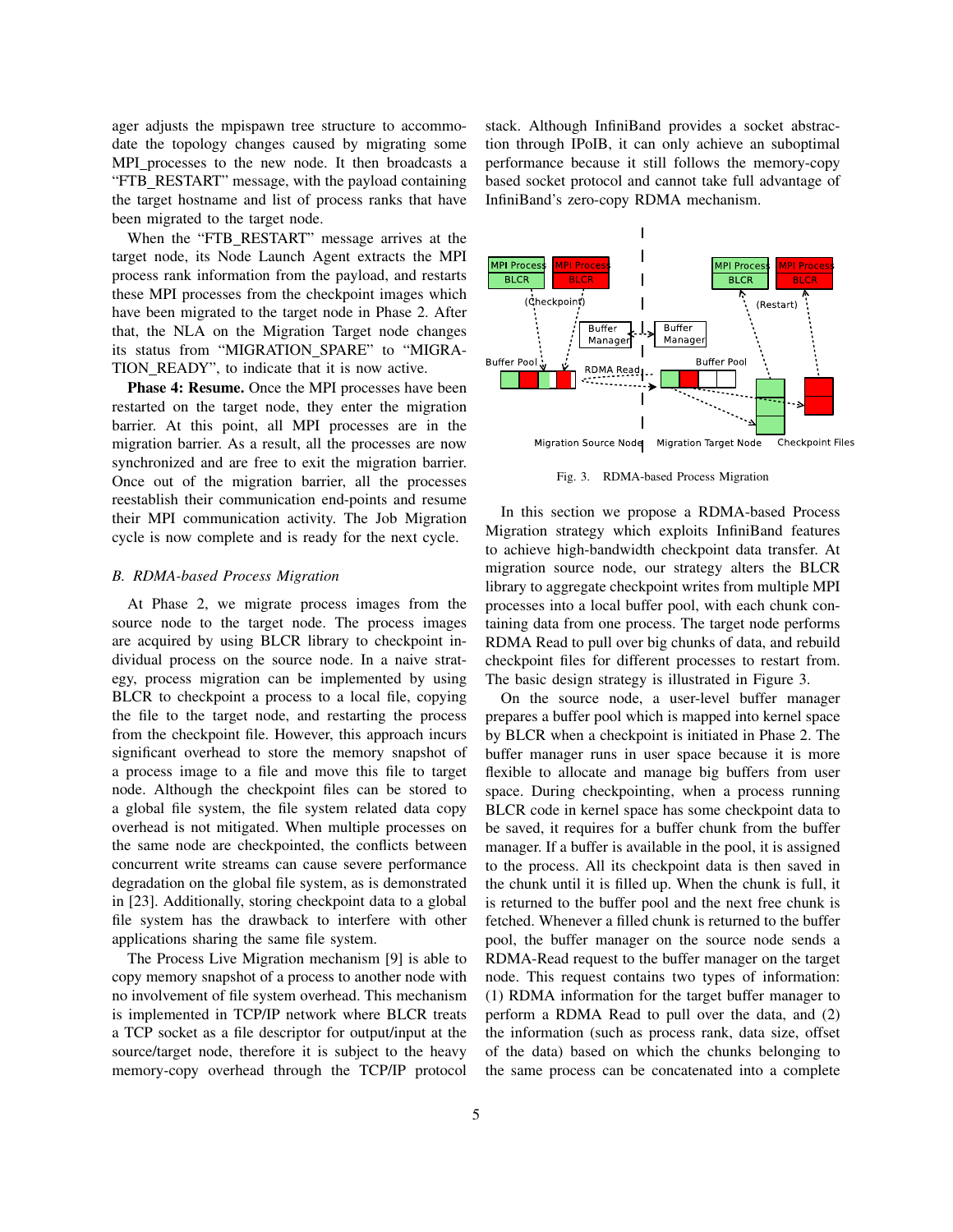checkpoint file. If a free chunk is available in the target node buffer pool, a RDMA Read is performed to pull the chunk to the target node, and the chunk is concatenated to the proper position in a checkpoint file. After that, the target buffer manager sends a RDMA-Read reply telling the source buffer manager to release a buffer chunk. By the time all processes on the source node have been checkpointed, their process images are ready in the target node to be used in Phase 3 to restart the migrated processes.

## IV. PERFORMANCE EVALUATION

We have implemented the Job Migration framework into MVAPICH2 with extensions to BLCR. In this section, we conduct various experiments to evaluate the performance of our design, with respect to: (a) Overhead caused by process migration; (b) Scalability of the Job Migration framework at different problem sizes; and (c) Comparison between Job Migration strategy and Checkpoint/Restart strategy. In our experiment, we simulate the migration trigger by firing a user signal to the Job Manager. Other mechanism, such as node health monitoring events, can also be used to kick off a migration.

An InfiniBand Linux cluster is used in the evaluation. In this cluster each node has eight processor cores on two Intel Xeon 2.33 GHz Quad-core CPUs. The nodes are connected with Mellanox MT25208 DDR InfiniBand HCAs for high performance MPI communication and process migration. In addition to Infini-Band, they are also connected with a GigE network for maintenance purposes, over which the Fault Tolerance Backplane runs. Each node runs RedHat Enterprise 5. All experiments use MVAPICH2 1.4 as the MPI library with extended BLCR 0.8.0. NAS parallel benchmark (NPB) [24] suite version 3.2 is run to obtain the results. We choose LU/BT/SP applications of class C out of the NPB benchmark suite, because these applications run for a sufficiently long duration and generate significant amount of data in one migration. For each application, 64 processes are run on eight compute nodes, with eight processes per node. Another compute node is set aside to be used as the migration target.

### *A. Migration Overhead*

In the first set of experiments, we measured the overhead incurred by a migration. Figure 4 shows the time cost for a complete migration cycle, from the instant when the migration is triggered, till all application processes resume execution. The time cost is decomposed into four phases as described in section III-A: Phase 1

(Job Stall), Phase 2 (Job Migration), Phase 3 (Restart) and Phase 4 (Resume).



It can be observed that Phase 1 (Job Stall) is very swift which completes in tens of milliseconds. With the RDMA-based process migration design, Phase 2 (Job Migration) finishes in 0.4-0.8 seconds, depending on the process image size to be migrated (which is shown in Table I). The cost is dominated by Phase 3 when the migrated processes are restarted on the spare node. In our current design, the process images are stored into temporary checkpoint files on the target node, and BLCR restarts the processes by loading their images from these files. Longer delay is incurred due to the file I/O latency. As a next step, we plan to revise the restart strategy on the target node by restarting the processes on-the-fly as the process image data arrives at the buffer pool (as shown in Figure 3). In our test, we fix the buffer pool to be 10 MB with chunk size of 1 MB. We find that the process-migration overhead does not vary significantly as buffer pool size changes, because it is dominated by Phase 3 where the processes are rebuilt by reading temporary checkpoint files. Therefore we stick to 10 MB buffer pool and 1 MB chunk size in all the experiments. In Phase 4, all the MPI processes reestablish their communication end-points and resume execution. For a given task scale, the cost in phase 4 is relatively constant.

We have also assessed the application execution time without any migration, and with one migration. As shown in Figure 5, the execution time with 1 migration exceeds the base run by 3.9% for LU.C.64. The execution time is prolonged by 6.7% and 4.6% for BT.C.64 and SP.C.64, respectively. With even longerrunning applications, the overhead caused by migration is going to be less noticeable. It is worth noting that, much of this migration overhead is caused by the file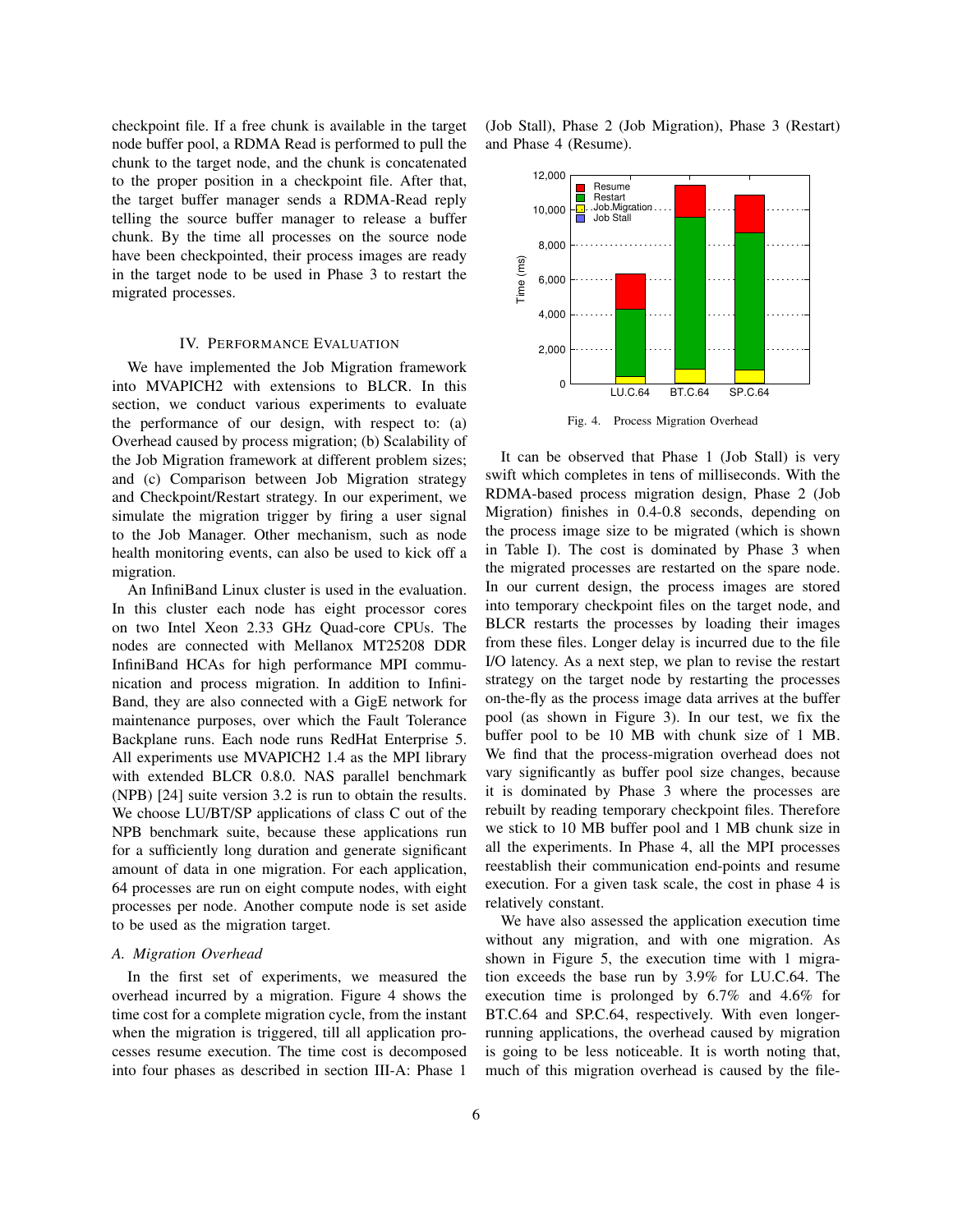based restart scheme at the spare node. Our future work of memory-based restart scheme will drive down this cost.



Fig. 5. Application Execution Time with/without Migration

## *B. Migration Scalability*

We have also evaluated the scalability of the Job Migration framework with varied task scale. Here we take the application LU.C for example. By running 8/16/32/64 application processes on eight compute nodes (hence 1/2/4/8 processes per node), we evaluated the duration time to perform one migration. The results are shown in Figure 6. Our RDMA-based process migration scheme is very efficient in migrating processes images, and the time spent in Phase 2 remains at low level. The time cost in Phase 3 becomes prominent due to the file-based restart scheme on the migration target node. At Phase 3, the target node restarts the processes by restoring their memory snapshot from checkpoint files, therefore this cost is in proportion to the task scale.



Number of Processes Per Node

Fig. 6. Scalability of Job Migration Framework (LU.C, 8 Compute Nodes)

#### *C. Comparison with Checkpoint/Restart*

Checkpoint/Restart (CR) is a widely deployed strategy to achieve fault tolerance. MVAPICH2 includes a Checkpoint/Restart framework aided by BLCR [14]. In this section, we compare the performance of the proposed Job Migration framework with the existing Checkpoint/Restart strategy used in MVAPICH2. Similar to Job Migration, MVAPICH2 C/R goes through four phases, but with some differences as explained below.

- Job Stall. In this phase, all processes coordinate to reach a consistent global state, tear down their communication end-points, and freeze their execution. This phase is the same for both strategies.
- Checkpoint: In this phase, each process is checkpointed individually using BLCR library, and the process image is saved either to local disk, or to a global file system. This phase corresponds to the "Migration" phase for Job Migration, when only processes running on the health-deteriorating node are checkpointed, and their process images are migrated to the target node.
- Resume: In this phase, all processes rebuild their communication end-points, and resume execution. This phase is the same for both strategies.
- **Restart**: With C/R, this phase is optional and happens only if a job fails. In this phase, all processes load their process images from the checkpoint files, and restore themselves to the last saved state. On the contrary, this phase is mandatory by Job Migration to recover the processes on the target node (as is detailed in section III-A).

In this section, we evaluated the time to checkpoint NPB LU/BT/SP of class C with 64 processes running on eight compute nodes. The checkpoint files are saved to local ext3 or PVFS [25] at different runs. PVFS 2.8.1 with InfiniBand transport is used in the experiment, with four separate nodes serve as both data servers and metadata servers. The stripe size is set to 1 MB for PVFS.

Figure 7 gives the time cost to perform a checkpoint with checkpoint files saved to local ext3 or PVFS (the stacks labeled with "CR"). The duration is decomposed into different phases as mentioned above. The time to restart the application is also included in the figure to complement the results. As a comparison, the corresponding results with our proposed Job Migration framework are also depicted in the figure (the stacks labeled with "Migration").

It is observed that Job Migration can greatly reduce the cost in Checkpoint (Migration) phase, since only the processes on the migration source node are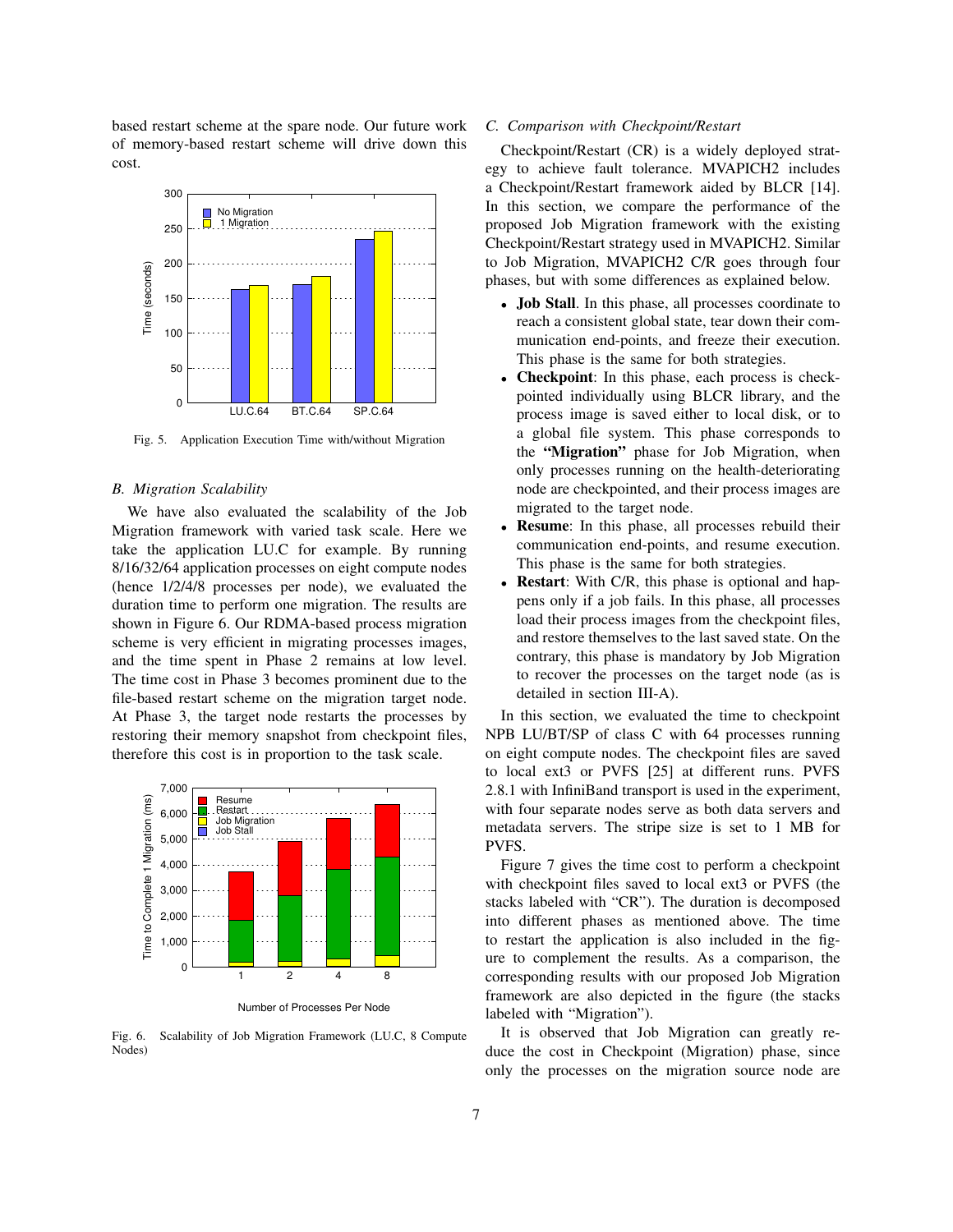

Fig. 7. Comparing Job Migration with Checkpoint/Restart (CR)

migrated. On the contrary, CR scheme dumps process images for all processes of the application. This fact is reflected in Table I. In the example of LU.C.64, only 170.4 MB data is migrated during a migration. However, 1363.2 MB checkpoint data must be dumped with Checkpoint/Restart (CR) scheme. Figure 7 also indicates that the storage subsystem has a huge impact on CR performance. In the example of BT.C.64, all checkpoint data is dumped to local ext3 file system in 7.5 seconds. This time is prolonged to 23.4 seconds if the checkpoint is saved to PVFS. A total of 9.1 seconds is needed to restart this application from checkpoint files at local ext3 file system, while this time becomes 20.1 seconds if the checkpoint files are stored in PVFS. The low I/O bandwidth achieved by PVFS can be ascribed to the contentions caused by the concurrent I/O streams to write/read checkpoint files to/from the shared storage.

TABLE I AMOUNT OF DATA MOVEMENT (MB)

|                | <b>Job</b> Migration | CR.    |
|----------------|----------------------|--------|
| LU.C.64        | 170.4                | 1363.2 |
| <b>BT.C.64</b> | 308.8                | 2470.4 |
| <b>SP.C.64</b> | 303.2                | 2425.6 |

As shown in Figure 7, the proposed Job Migration scheme can greatly drive down the cost to handle a node failure. For example, in LU.C.64, a Job Migration can be completed in 6.3 seconds. As a contrast, a complete CR cycle (including all four phases) needs 12.9 seconds to checkpoint the application to local ext3, and then restart from it. Job Migration accelerates this procedure by 2.03 times. With PVFS, a complete CR cycle costs 28.3 seconds: Job Migration achieves a speedup of 4.49 times. Even if the restart cost is not counted into CR strategy, our Job Migration still outperforms CR strategy. For LU.C.64, 6.4 seconds are required to checkpoint the application to local ext3, and 16.3 seconds are needed if checkpointing to PVFS. Job Migration is comparable to CR with local ext3, and outperforms CR with PVFS2 by 2.58 times.

In a typical cluster, however, the checkpoint is usually stored to a global file system. Although a lot of work has been done to improve the checkpoint performance to a shared storage [23], [26], dumping huge amount of data to the shared file system still poses a significant performance bottleneck, since it competes with other application for the I/O bandwidth, thus adversely affecting the performance of all applications. This problem is eradicated by Job Migration, which only migrates process images to a spare node, without any impact on the shared storage subsystem.

#### V. RELATED WORK

In the field of High Performance Computing systems, many efforts have been carried out to provide fault tolerance to MPI applications. Many message passing libraries such as LAM/MPI [27], MVAPICH2 [14] and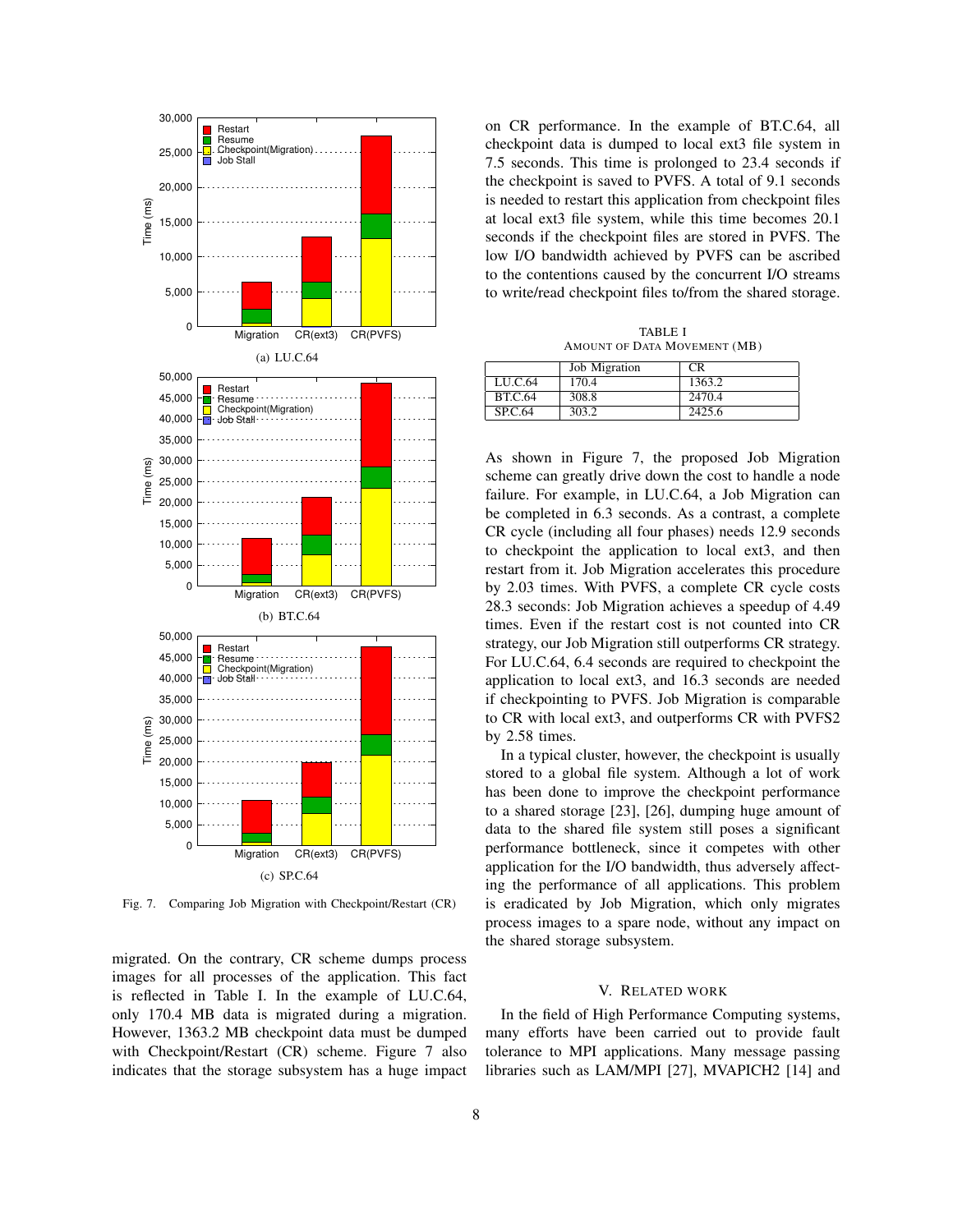OpenMPI [28] have Checkpoint/Restart techniques. Generally, the application image is periodically saved and used to restart the application when a failure occurs and the checkpoint is coordinated among the processors. CoCheck [29], Starfish [30] and Clip [31] are representatives of this class of checkpointing. These coordinated checkpoint approach shares a downside in that all processes must save their process images in a coordinated manner, which imposes a heavy burden on the I/O subsystem. Un-coordinated checkpoint(Message-Logging based) approach, on the other side, has the central idea of retransmitting one or more messages when a system failure is detected. They can be optimistic, pessimistic or casual. MPICH-V [32] implements an uncoordinated checkpoint/restart protocol with message logging to account for process state. However, message-logging requires some book-keeping upon every send/receipt of a message, which implies significant overhead in high-bandwidth network environment such as InfiniBand. Additionally it is susceptible to the wellknown *domino effect* [33], [34] that leads to cascading abort of interdependent processes.

Recent research focuses on proactive Fault Tolerance. The authors in [9], [10] propose a proactive process-level live migration mechanism for LAM/MPI over TCP/IP. The authors in [35] propose a mechanism that combines processor virtualization and dynamic task migration to migrate tasks away from processors which are expected to fail. Unlike their work, our design is optimized for InfiniBand to take the advantage of RDMA data transfer. The authors in [11], [12] exploit an approach based on operating system virtualization techniques to migrate an MPI task. OS Virtualization strategy, however, comes with the inextricable cost to migrate the complete memory content used by the guest OS. Process migration strategy, on the other hand, migrates only the memory content used by the processes.

## VI. CONCLUSIONS

In this paper we present our design and implementation of a Job Migration framework for MVAPICH2, a high performance implementation of MPI-2. This new scheme complements the existing Checkpoint/Restart based fault tolerance design in MVAPICH2. With this framework, an application can react to an imminent unavailability of a node reported by some failure prediction/detection module, and proactively migrate application processes from the health-deteriorating node to a spare node. By using the Migration Trigger, moreover, a migration can also be triggered by user request or a job

scheduler under different circumstances, i.e., a systemmaintenance task or a load imbalance. An RDMA-based migration strategy with aggregation is implemented to improve efficiency of process migration. Experimental results show that the Job Migration design is able to drastically reduce the time spent to handle a node failure.

As part of our future work, we plan to improve the process-restart component on the spare node by using a memory-based restart strategy, so as to further drive down the cost of process migration. We also want to investigate the potentials of our process-migration approach to benefit the existing Checkpoint/Restart strategy by prolonging the interval between full job-wide checkpoints.

# VII. FUNDING ACKNOWLEDGE

This research is supported in part by U.S. Department of Energy grants #DE-FC02-06ER25749 and #DE-FC02-06ER25755; National Science Foundation grants #CNS-0403342, #CCF-0621484, #CCF-0702675, #CCF-0833169, #CCF-0916302, #OCI-0926691 and #CCF-0937842; grant from Wright Center for Innovation #WCI04-010-OSU-0; grants from Intel, Mellanox, Cisco, QLogic, and Sun Microsystems; Equipment donations from Intel, Mellanox, AMD, Advanced Clustering, Appro, QLogic, and Sun Microsystems.

### VIII. ACKNOWLEDGEMENT

We thank Karthik Gopalakrishnan and Manikantan Kalaiya for their initial work in the implementation of this Job Migration framework.

## IX. SOFTWARE DISTRIBUTION

The proposed design will be included in an upcoming MVAPICH2 release.

#### **REFERENCES**

- [1] "MPI over InfiniBand, 10GigE/iWARP and RDMAoE," in *http://mvapich.cse.ohio-state.edu/*.
- [2] "MPI 3.0 Standardization Effort," http://meetings. mpi-forum.org/MPI\_3.0\_main\_page.php.
- [3] H. Song, C. b. Leangsuksun, and R. Nassar, "Availability Modeling and Analysis on High Performance Cluster Computing Systems," in *ARES '06: Proceedings of the First International Conference on Availability, Reliability and Security*. Washington, DC, USA: IEEE Computer Society, 2006, pp. 305–313.
- [4] S. Fu and C.-Z. Xu, "Exploring event correlation for failure prediction in coalitions of clusters," in *SC '07: Proceedings of the 2007 ACM/IEEE conference on Supercomputing*. New York, NY, USA: ACM, 2007, pp. 1–12.
- [5] "Intelligent Platform Management Interface (IPMI)," http://www. intel.com/design/servers/ipmi/.